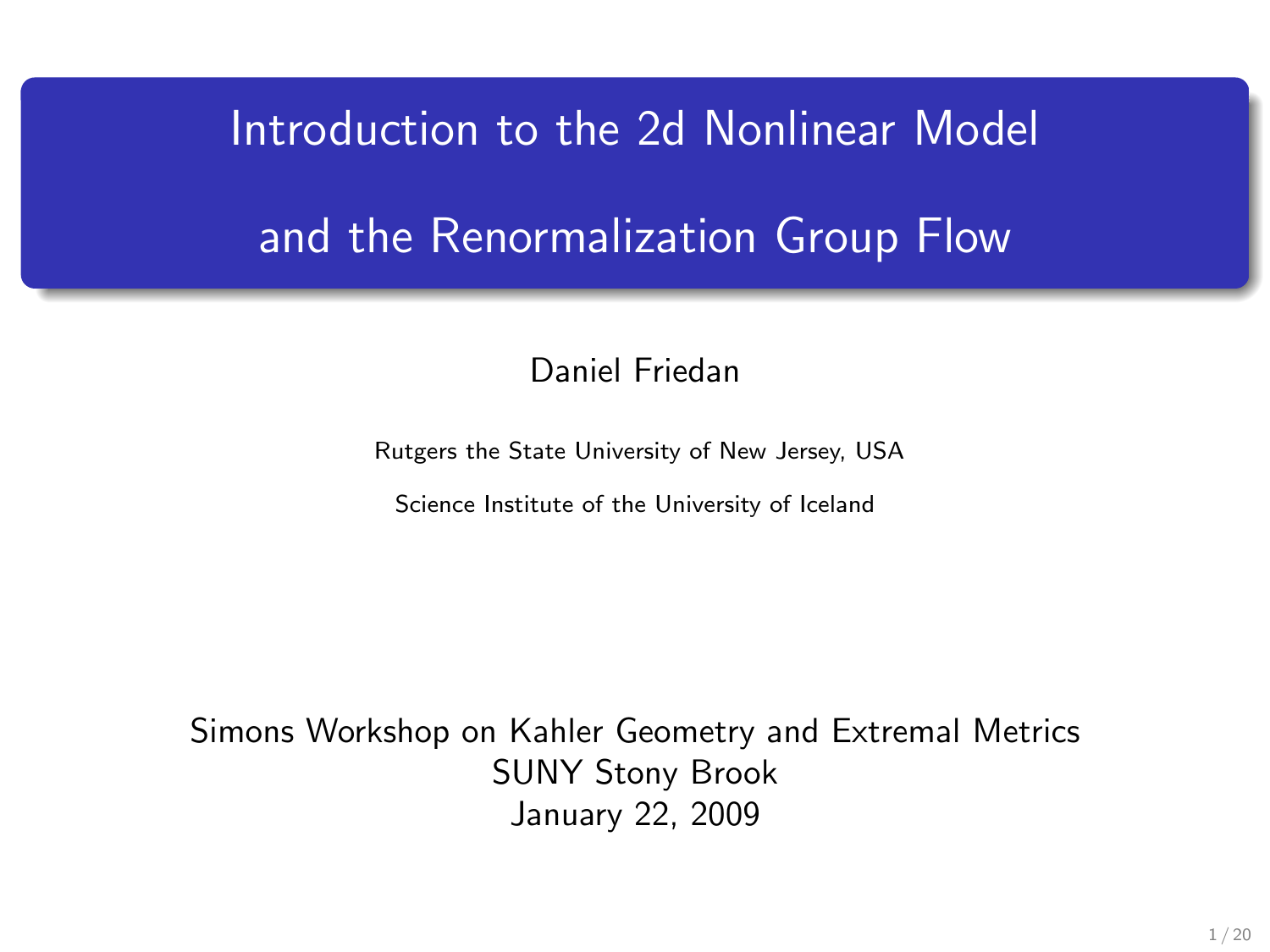I'm interested in stable 2-spheres for the Ricci flow or the Yang-Mills flow on  $\mathbb{R}^4$ or  $S^4$ .

That is, let the flow act on a 2-sphere in the space of metrics mod diffeomorphisms or in the space of connections mod gauge transformations. Is the 2-sphere driven to a stable 2-sphere, that is fixed under the flow, mod  $\mathrm{Diff}(S^2)?$ 

Each of these spaces has non-trivial  $\pi_2 = \mathbb{Z}_2$ , so a stable 2-sphere seems possible. Let the flow act on a homotopically non-trivial 2-sphere of metrics or connections. What is its ultimate fate?

I've been looking at the nontrivial  $SU(3)$  bundle  $G_2 \rightarrow G_2/SU(3) = S^6$ . Pulled back along a map  $S^2 \times S^4 \to S^6$ , this gives a homotopically nontrivial 2-sphere of  $SU(3)$  connections on  $S^4$ . I've learned a little bit about its fate under the Yang-Mills flow.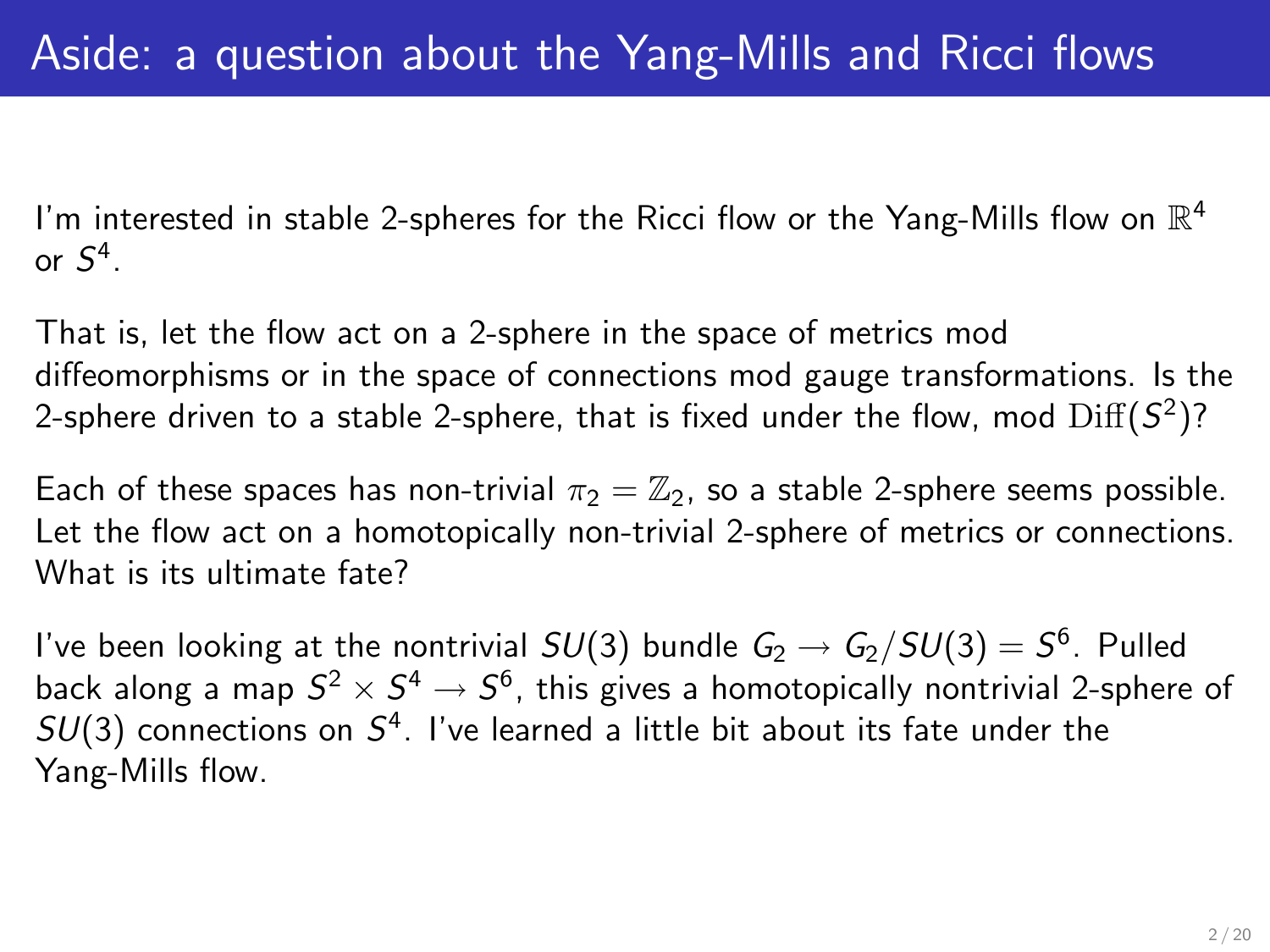# $0+1$  dim quantum field theory (quantum mechanics)

Quantum mechanics in general:

- a Hilbert space  $\mathcal H$
- a self-adjoint hamiltonian operator  $H > 0$  acting on  $H$
- an algebra of self-adjoint operators  $\mathcal O$  (the observables)
- $\bullet$  H generates time translation:

$$
t \mapsto e^{itH} \qquad \mathcal{O}(t) = e^{itH} \mathcal{O} e^{-itH}
$$

Geometric examples:

- $\bullet$  data: a manifold M with riemannian metric  $g$
- $\bullet$   $\mathcal{H} = L_2(M)$
- $H = \Delta_{g}$ , the laplacian

The data  $(M, g)$  does not uniquely define this quantum mechanics. There are many other natural self-adjoint operators.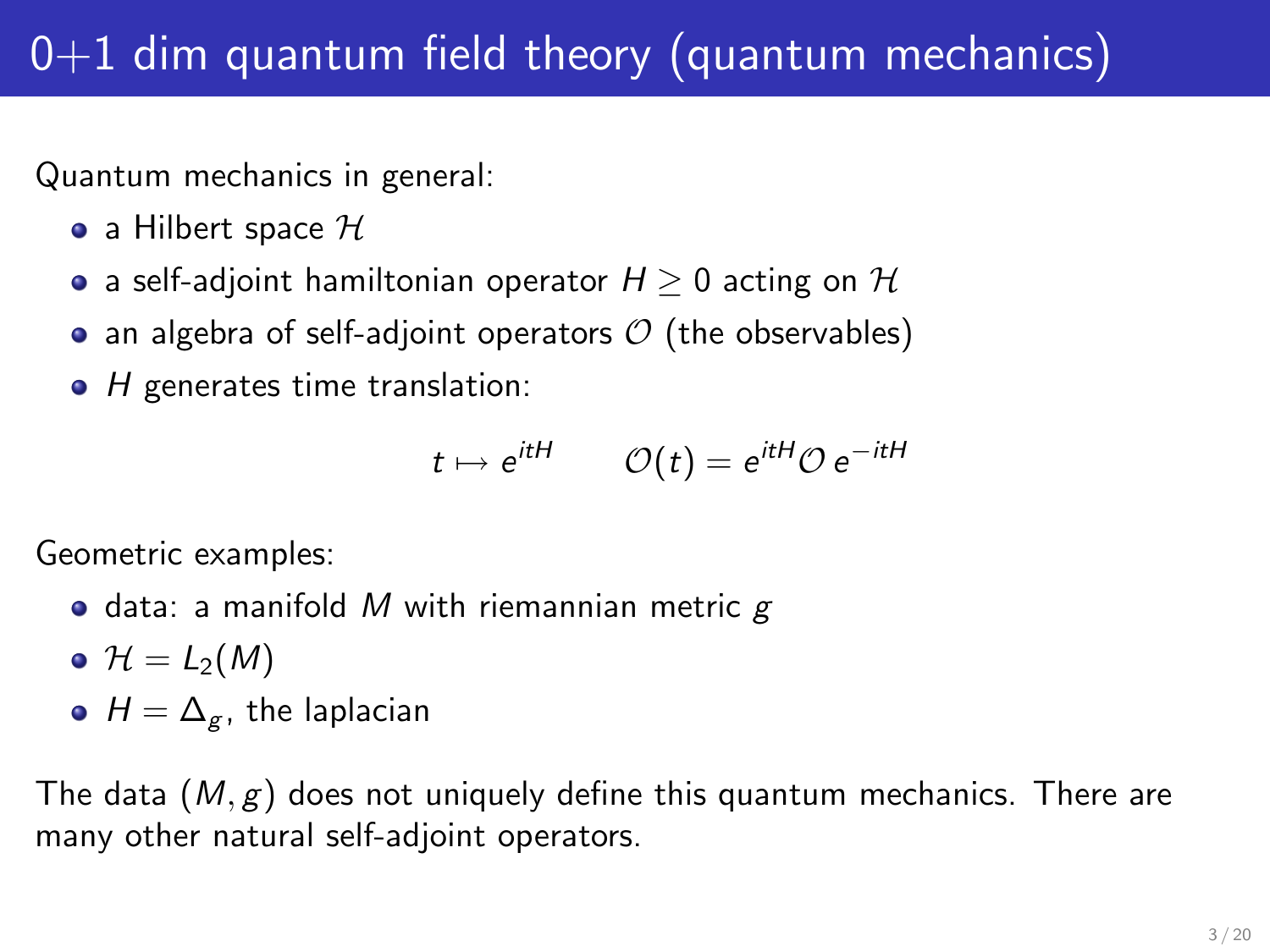$1+n$  dim quantum field theory = a quantum system in an *n*-dimensional space.

Here,  $n=1$ . Take space to be, e.g., a circle  $S^1$  of length L.

The nonlinear model is parametrized by the same data  $(M, g)$ .

Formally:

$$
\bullet \ \mathcal{H}=L_2(\Omega(M))
$$

 $\Omega(M)=$  the space of maps  $\phi: \mathcal{S}^1 \rightarrow M$  (an infinite-dimensional space)

 $H = \Delta_{\phi} + V(\phi)$   $V(\phi) = \int_0^L dx g(d\phi(x), d\phi(x))$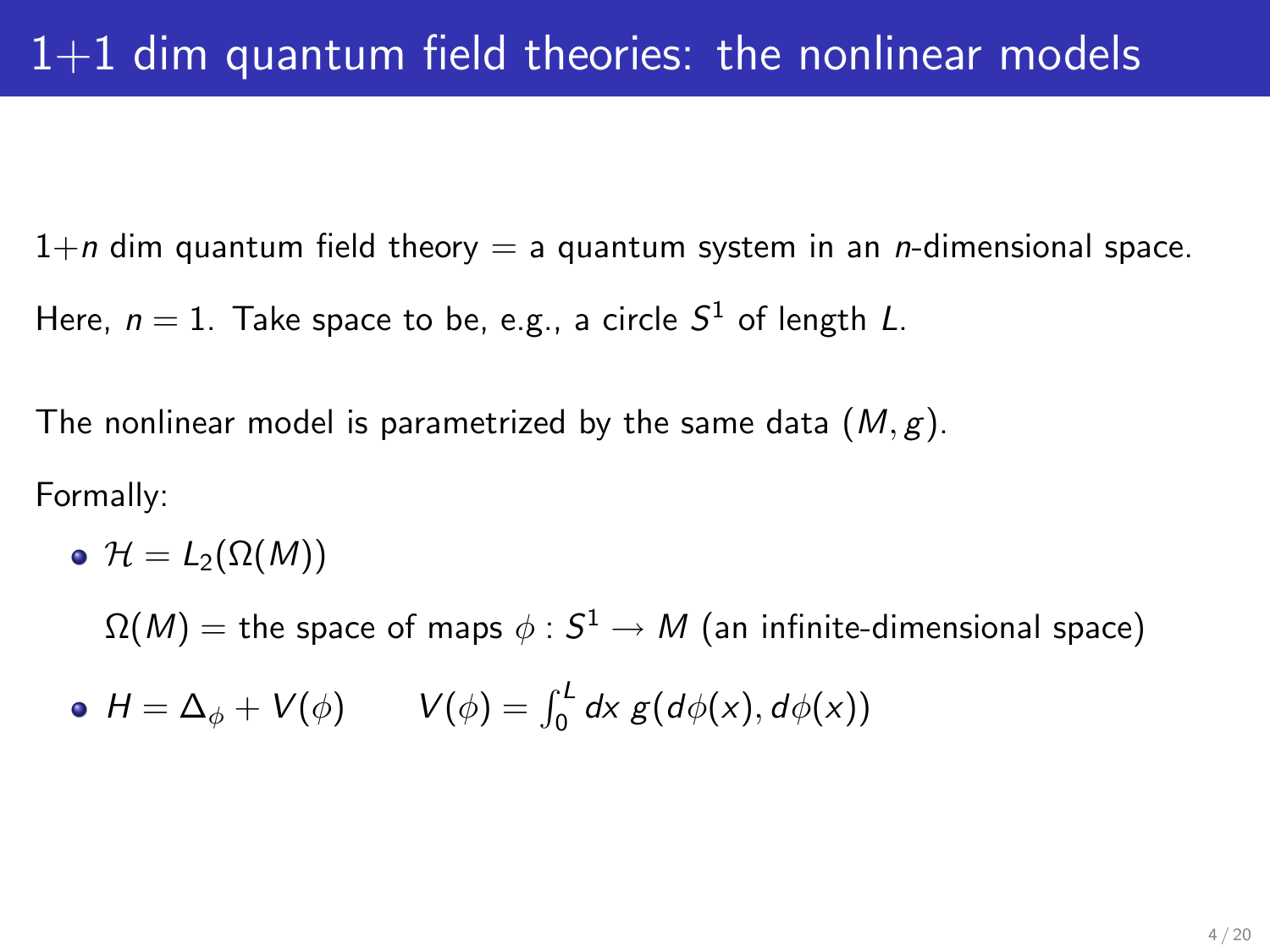# A cutoff theory

Replace  $S^1$  with a discrete approximation  $(Z_N)$ 

$$
\begin{array}{cccc}\n & & & \overbrace{\hspace{1cm}} & & & \overbrace{\hspace{1cm}} & & \overbrace{\hspace{1cm}} & & \overbrace{\hspace{1cm}} & & \overbrace{\hspace{1cm}} & & \overbrace{\hspace{1cm}} & & \overbrace{\hspace{1cm}} & & \overbrace{\hspace{1cm}} & & \overbrace{\hspace{1cm}} & & \overbrace{\hspace{1cm}} & & \overbrace{\hspace{1cm}} & & \overbrace{\hspace{1cm}} & & \overbrace{\hspace{1cm}} & & \overbrace{\hspace{1cm}} & & \overbrace{\hspace{1cm}} & & \overbrace{\hspace{1cm}} & & \overbrace{\hspace{1cm}} & & \overbrace{\hspace{1cm}} & & \overbrace{\hspace{1cm}} & & \overbrace{\hspace{1cm}} & & \overbrace{\hspace{1cm}} & & \overbrace{\hspace{1cm}} & & \overbrace{\hspace{1cm}} & & \overbrace{\hspace{1cm}} & & \overbrace{\hspace{1cm}} & & \overbrace{\hspace{1cm}} & & \overbrace{\hspace{1cm}} & & \overbrace{\hspace{1cm}} & & \overbrace{\hspace{1cm}} & & \overbrace{\hspace{1cm}} & & \overbrace{\hspace{1cm}} & & \overbrace{\hspace{1cm}} & & \overbrace{\hspace{1cm}} & & \overbrace{\hspace{1cm}} & & \overbrace{\hspace{1cm}} & & \overbrace{\hspace{1cm}} & & \overbrace{\hspace{1cm}} & & \overbrace{\hspace{1cm}} & & \overbrace{\hspace{1cm}} & & \overbrace{\hspace{1cm}} & & \overbrace{\hspace{1cm}} & & \overbrace{\hspace{1cm}} & & \overbrace{\hspace{1cm}} & & \overbrace{\hspace{1cm}} & & \overbrace{\hspace{1cm}} & & \overbrace{\hspace{1cm}} & & \overbrace{\hspace{1cm}} & & \overbrace{\hspace{1cm}} & & \overbrace{\hspace{1cm}} & & \overbrace{\hspace{1cm}} & & \overbrace{\hspace{1cm}} & & \overbrace{\hspace{1cm}} & & \overbrace{\hspace{1cm}} & & \overbrace{\hspace{1cm}} & & \overbrace{\hspace{1cm}} & & \overbrace{\hspace{1cm}} & & \overbrace{\hspace{1cm}} & & \overbrace{\hspace{1cm}} & & \overbrace{\hspace{1cm}} & & \overbrace{\hspace{1cm}} & & \overbrace{\hspace{1cm}} & & \overbrace{\hspace{1cm}} & & \overbrace{\
$$

Now we can write a well-defined quantum mechanics:

$$
\bullet\ \Omega(M)=\prod_{x}M=M^{N}
$$

$$
\bullet \ \mathcal{H} = \bigotimes_{x} L_2(M) = L_2(M^N)
$$

• 
$$
H = \sum_{x} \epsilon \left[ \epsilon^{-2} \Delta_{\phi(x)} + \epsilon^{-2} \text{dist}^2 \left( \phi(x), \phi(x + \epsilon) \right) \right]
$$

This generalizes the Heisenberg model, which has  $(M,g) = (S^2, \text{a round metric}).$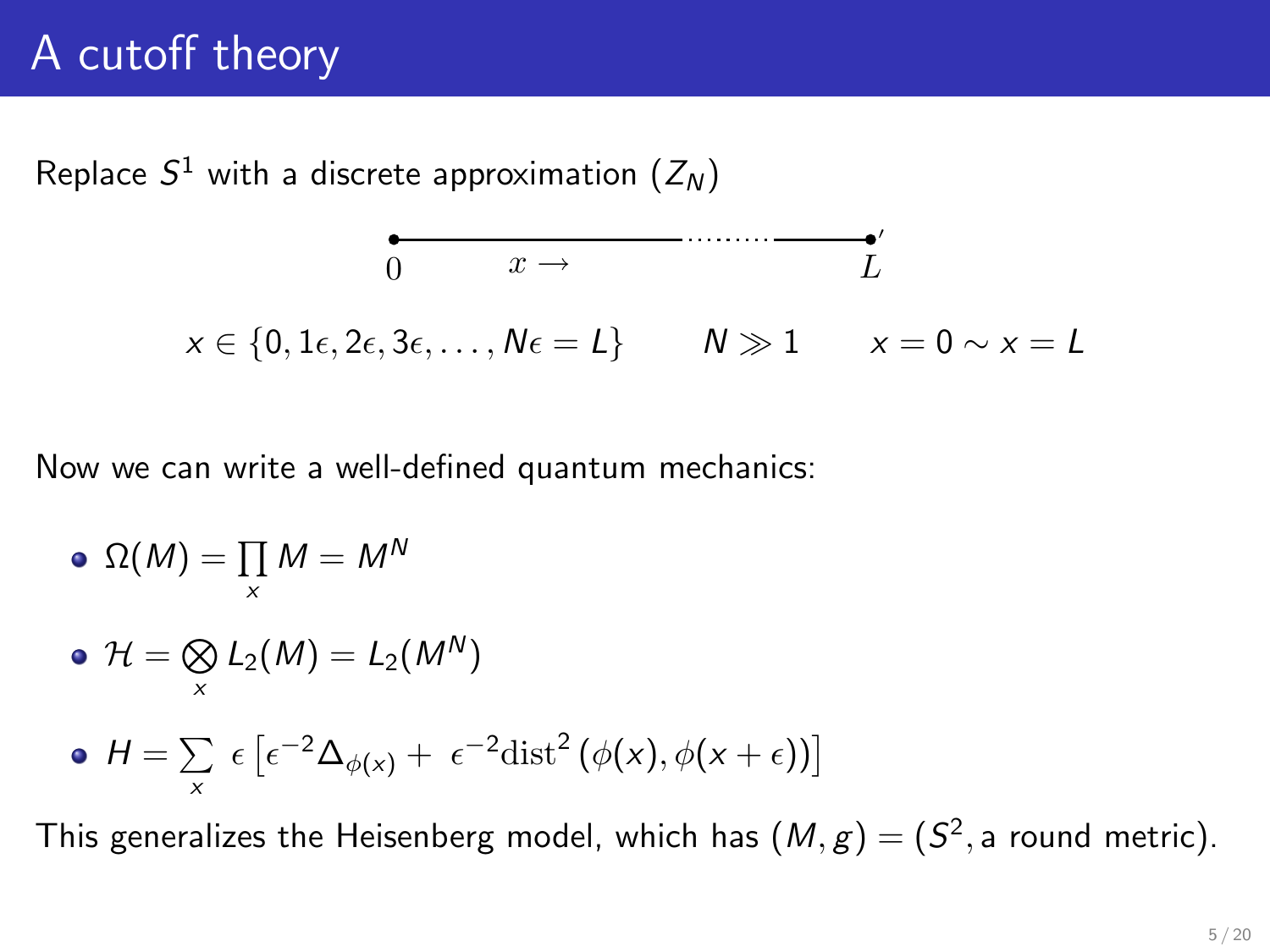Formally, in the limit  $\epsilon \rightarrow 0$ .

$$
H = \int dx \, \left[ g^{-1}(\pi(x), \pi(x)) + g(d\phi(x), d\phi(x)) \right]
$$

where

$$
\pi(x) = \epsilon^{-1} \nabla(x) \qquad [\pi(x), \phi(x')] = \epsilon^{-1} \delta_{x,x'} \to \delta(x - x')
$$

No inconvenient powers of  $\epsilon^{-1}$  appear when we take the formal limit. We say that  $g$  is naively dimensionless.

This formal limit is valid only for M asymptotically large,  $g \to \infty$ .

Write 
$$
\frac{1}{\alpha'}
$$
g in place of g.

The quantum field theory is constructed as a formal power series in  $\alpha'.$ 

To make the qft independent of  $\epsilon$ , we need  $\frac{1}{\alpha'}g$  to depend on  $\epsilon$  according to

$$
\epsilon \frac{\partial}{\partial \epsilon} \left( \frac{1}{\alpha'} g \right) = \beta \left( \frac{1}{\alpha'} g \right) = -\text{Ricci}(g) + \alpha' R^2(g) + \cdots
$$

This is the renormalization group flow.

The continuum limit  $\epsilon \to 0$  requires stability in the far past (e.g., round  $S^n$ ).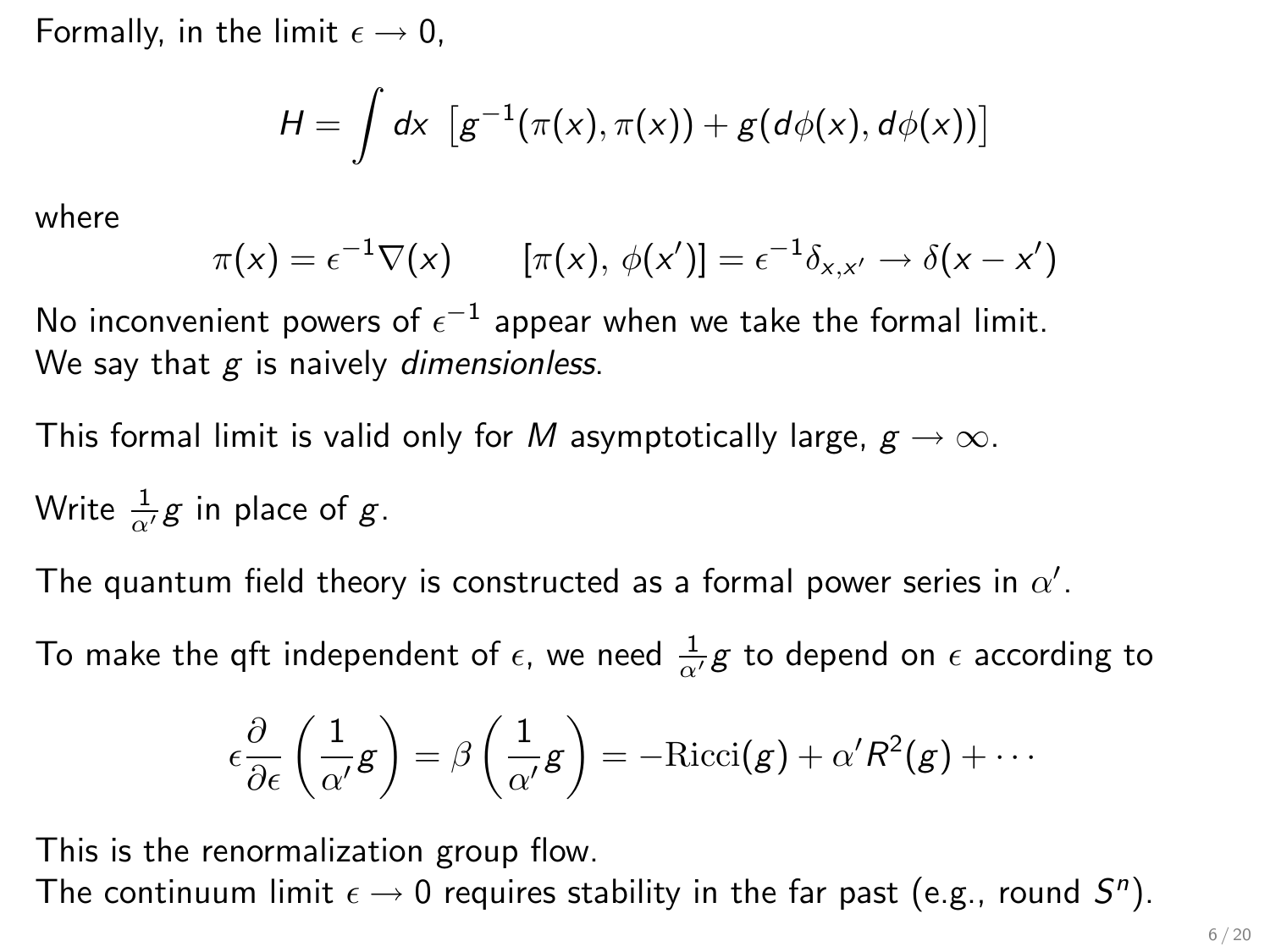### Path integral

Quantum mechanics in M as integral over paths  $\phi : [0, T] \rightarrow M$ 

$$
e^{-T(\Delta + V(\phi))} = \int_{\text{paths } \phi(\tau)} \mathcal{D}\phi \ e^{-S(\phi)} \qquad S(\phi) = \int_0^T d\tau \ [g(\partial_\tau \phi, \partial_\tau \phi) + V(\phi(\tau))]
$$

Nonlinear model as integral over paths  $\phi : [0, T] \rightarrow \Omega(M) = M^N$ 

$$
e^{-TH} = \int\limits_{\text{paths } \phi:[0,T] \to M^N} \mathcal{D}\phi \ e^{-S(\phi)}
$$

$$
S(\phi) = \int_0^T d\tau \sum_x \epsilon [g(\partial_\tau \phi(x,\tau), \partial_\tau \phi(x,\tau)) + \epsilon^{-2} \text{dist}^2 (\phi(x,\tau), \phi(x+\epsilon,\tau))]
$$
  
\$\sim \int\_0^T d\tau \int\_0^L dx [g(\partial\_\tau \phi, \partial\_\tau \phi) + g(\partial\_x \phi, \partial\_x \phi)]\$  
\$\sim \int d^2x \delta^{\mu\nu} g(\partial\_\mu \phi, \partial\_\nu \phi) \quad (x^1, x^2) = (x, \tau)\$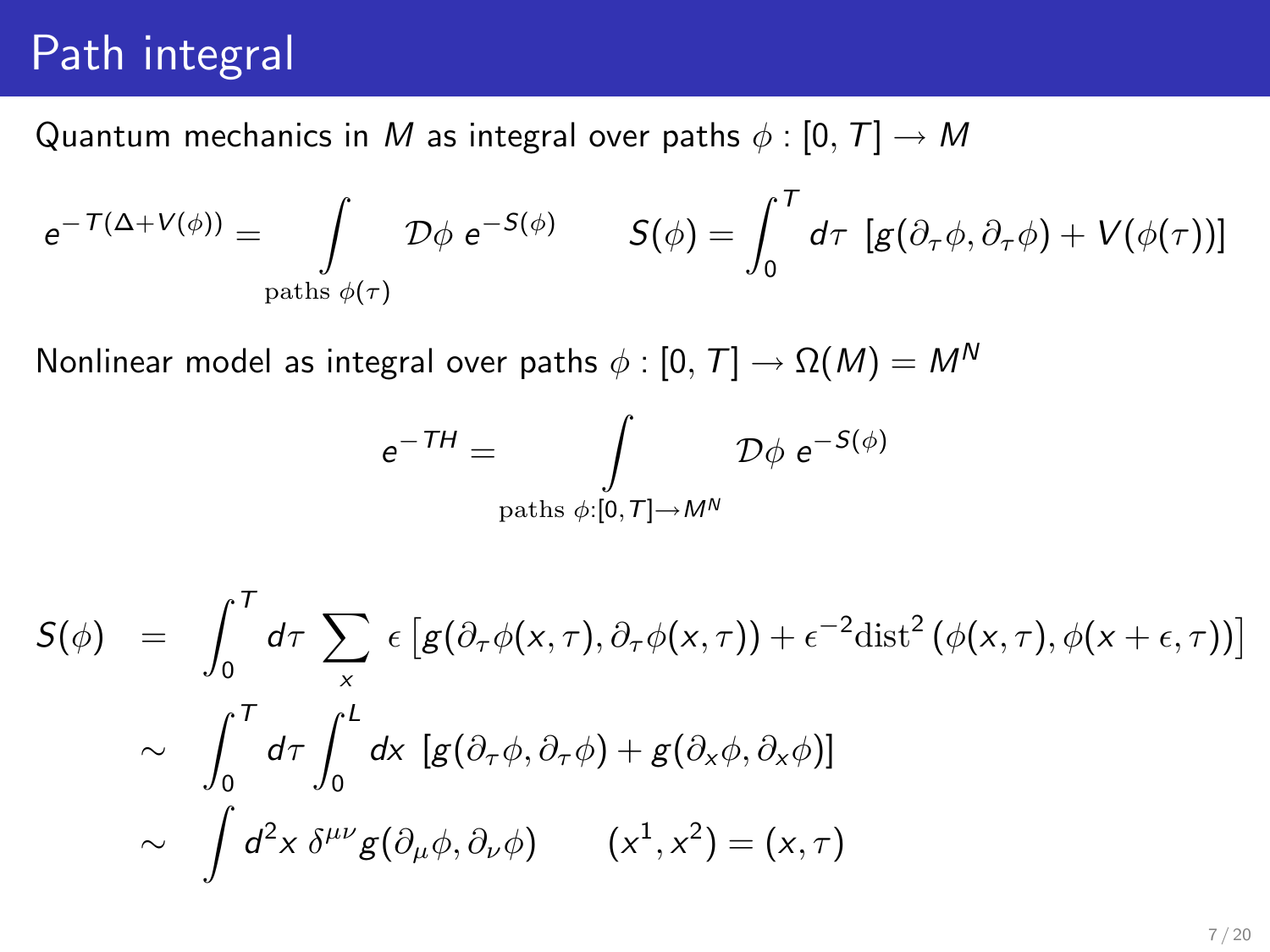Take  $L, T \rightarrow \infty$ , so  $(x^1, x^2) \in \mathbb{R}^2$ 

$$
S(\phi) = \int d^2x \; \delta^{\mu\nu} g(\partial_\mu \phi, \partial_\nu \phi)
$$

invariant under the euclidean group (relativistic quantum field theory).

Easy generalization:

For Σ a 2-dimensional manifold with riemannian metric  $γ$ ,

$$
Z(\Sigma,\gamma)=\int\limits_{\text{maps }\phi:\Sigma\to M}\mathcal{D}\phi\ e^{-S(\phi)}
$$

$$
S(\phi) = \int\limits_{\Sigma} d^2x \, \sqrt{\det \gamma} \, \gamma^{\mu\nu}(x) \, g(\partial_{\mu}\phi, \partial_{\nu}\phi)
$$

Discretize  $\Sigma$  to turn this into a finite dimensional integral (for  $\Sigma$  compact).

$$
\text{e.g.,}\quad \tau\in\{0,1\epsilon,2\epsilon,3\epsilon,\ldots,N'\epsilon= T\}.
$$

 $S(\phi)$  is (locally) scale-invariant, but  $\mathcal{D}\phi$  is not. The cutoff distance  $\epsilon$  breaks the scale-invariance.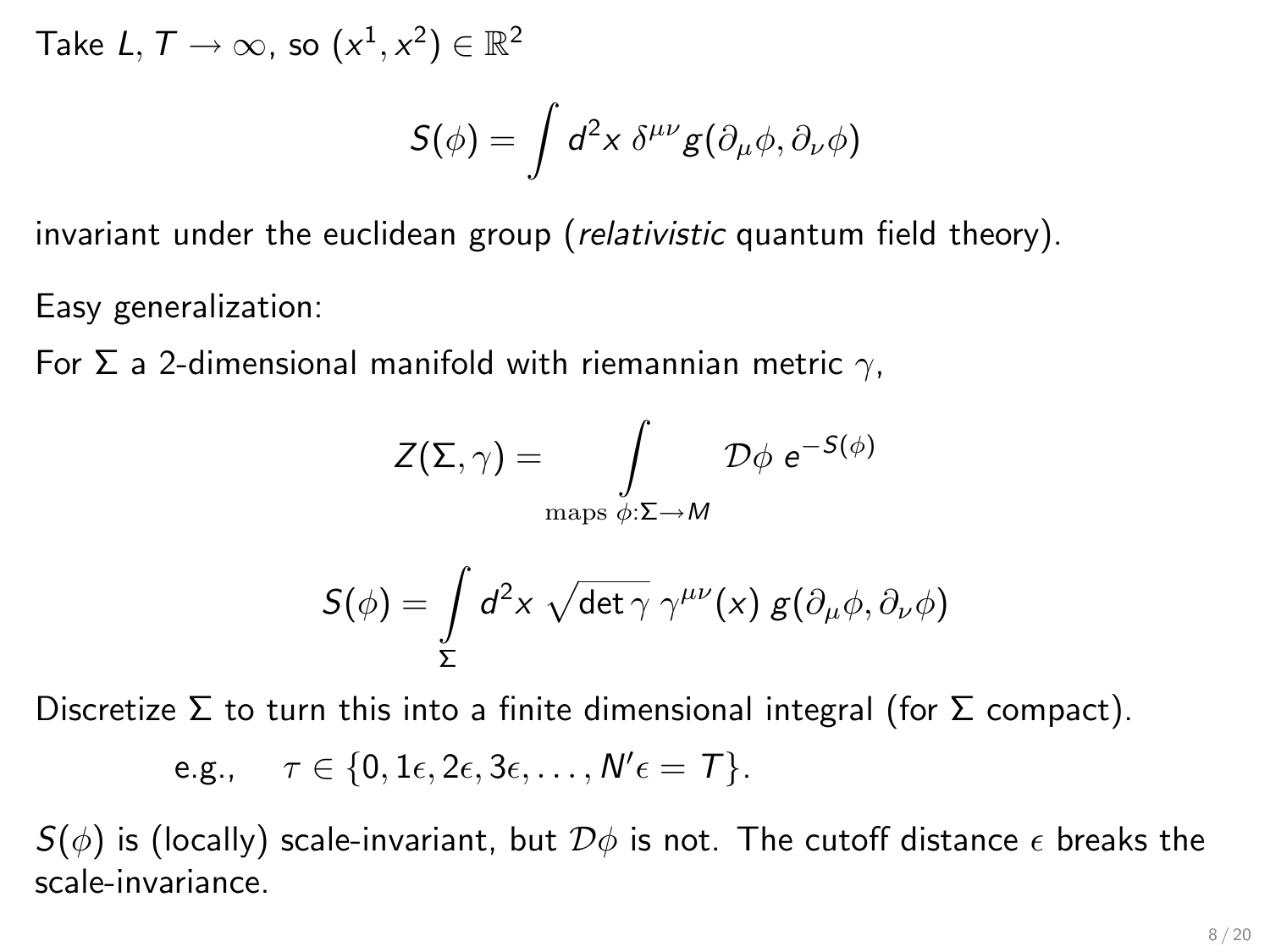## **Locality**

$$
Z(\Sigma, \gamma) = \int \mathcal{D}\phi \ e^{-S(\phi)}
$$

$$
\mathcal{D}\phi = \prod_{x \in \Sigma} \text{dvol}_g(\phi(x)) \qquad S(\phi) = \int_{\Sigma} d^2x \ \sqrt{\det \gamma} \ \gamma^{\mu\nu}(x) \ g(\partial_{\mu}\phi, \partial_{\nu}\phi)
$$

Locality:

**•** The functional integral can be done patch-wise over  $\Sigma$ .

The degrees of freedom (integration variables) are distributed locally on  $\Sigma$ . The action S is an integral (sum) over  $\Sigma$  of a local expression.

• 
$$
H = \sum_{x} \epsilon \mathcal{H}(x)
$$
 with  $\mathcal{H}(x)$  depending only on the  $\phi(x')$  for x' near x.

The measure is encoded in its integrals (measurements), e.g.

$$
\int {\cal D}\phi \; e^{-S(\phi)} \; F_1(\phi(x_1)) \cdots F_n(\phi(x_n)) \qquad F_k \in C^\infty(M) \quad x_k \in \Sigma \, .
$$

Think of these *correlation functions* as distributions in the  $x_k$ , smeared against functions which are essentially constant over distances of the order of the cutoff distance  $\epsilon$ .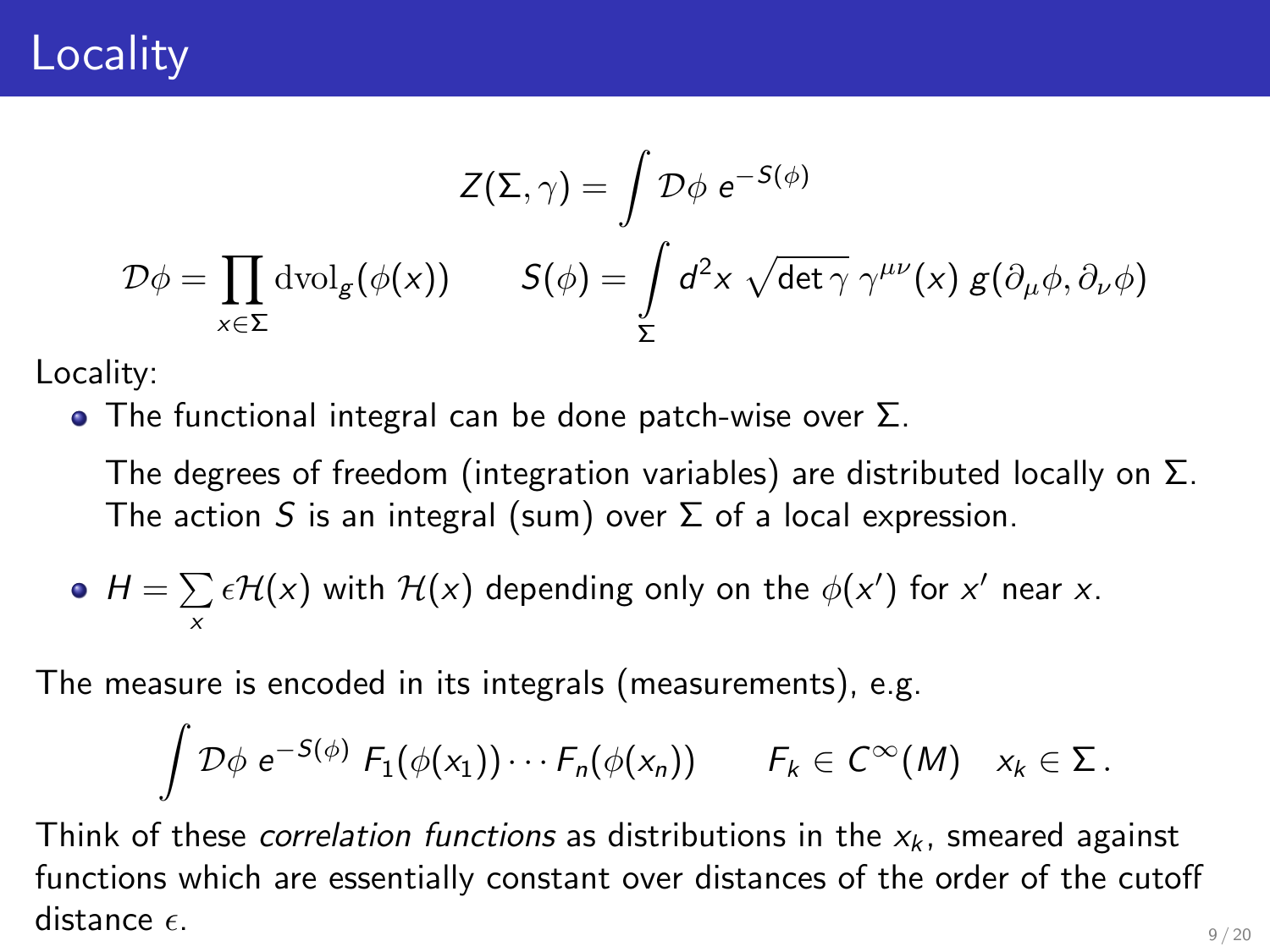Integrate out a tiny fraction  $\delta \epsilon / \epsilon$  of the  $\phi(x)$ , distributed evenly over  $\Sigma$ .

The average spacing between points becomes slightly larger:  $\epsilon \to \epsilon + \delta \epsilon$ .

$$
\int \mathcal{D}_{\epsilon} \phi \ e^{-S(\phi)} = \int \mathcal{D}_{\epsilon + \delta \epsilon} \phi \int \mathcal{D}_{\delta \epsilon} \phi \ e^{-S(\phi)} = \int \mathcal{D}_{\epsilon + \delta \epsilon} \phi \ e^{-S(\phi) - \delta S(\phi)}
$$

The same expectation values are now given by a functional integral with slightly larger cutoff  $\epsilon$  and a slightly modified action  $S + \delta S$ .

Locality ensures that the change in the action has the form

$$
\delta S(\phi) = -\frac{\delta \epsilon}{\epsilon} \int\limits_{\Sigma} d^2x \, \sqrt{\det \gamma} \, \left[ \gamma^{\mu\nu}(x) \, \beta(\partial_{\mu}\phi, \partial_{\nu}\phi) + O(\epsilon^2) \right]
$$

for some symmetric 2-tensor field  $\beta(g)$  on M. The negligible error terms contain 4 or more derivatives  $\partial_{\mu}$ .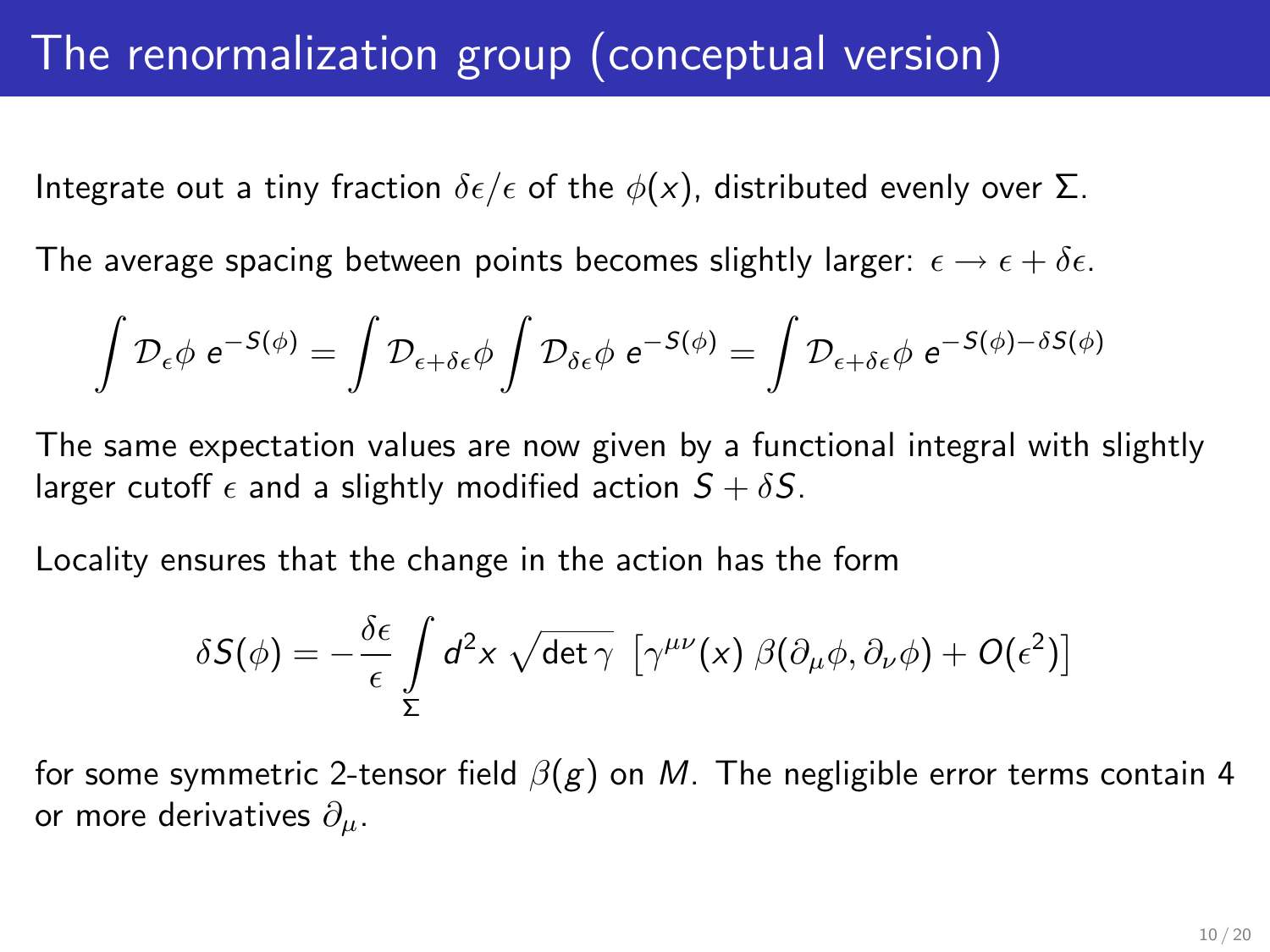So nothing observable changes if

$$
\epsilon \to \epsilon + \delta \epsilon \qquad \mathbf{g} \to \mathbf{g} - \frac{\delta \epsilon}{\epsilon} \beta(\mathbf{g})
$$

that is, nothing observable depends on  $\epsilon$  if g depends on  $\epsilon$  according to

$$
\epsilon\frac{\partial}{\partial\epsilon} \textbf{\textit{g}}(\epsilon) = -\beta\left(\textbf{\textit{g}}(\epsilon)\right)
$$

Comments:

- The renormalization group is a semi-group.
- Information seems to be destroyed, in some sense.
- The rg flow does not end.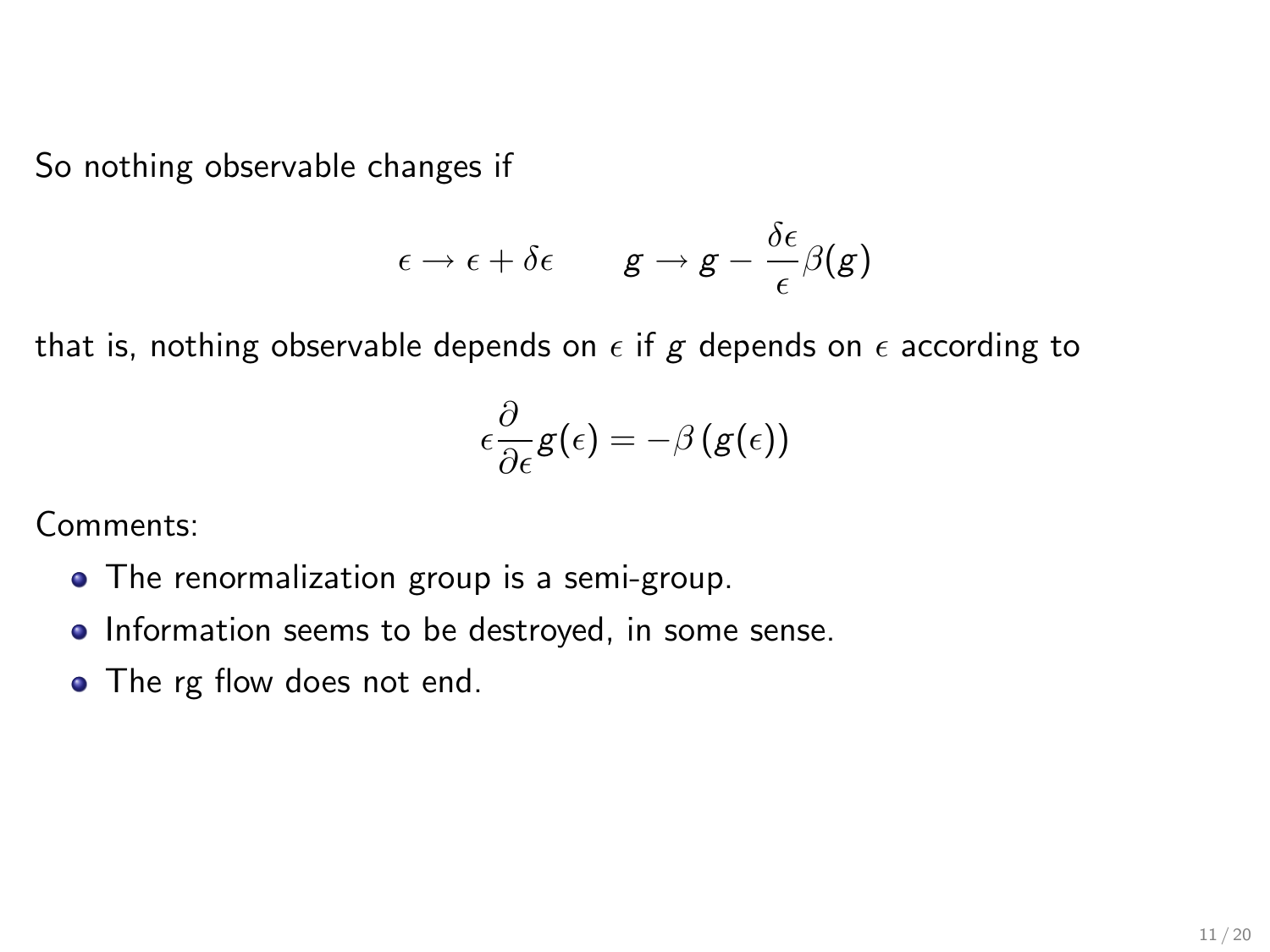#### The renormalized metric

Consider euclidean 2-d metrics,  $\gamma_{\mu\nu} = \mu^2 \delta_{\mu\nu}$ .

 $\mu^{-1}$  is our unit of distance.

The cutoff distance is unobservably small:  $\mu \epsilon << 1$ .

Let  $R_t$  be the rg flow

$$
\frac{d}{dt}R_t(g)=-\beta(R_t(g))
$$

Define the renormalized metric

$$
g_r = R_{\ln(1/\mu\epsilon)}(g(\epsilon))
$$

which is independent of  $\epsilon$ .

Everything observable depends only on  $\mu$  and  $\bm{g}_r$ , invariant under the rg

$$
\mu \to \mu + \delta \mu \qquad g_r \to g_r + \frac{\delta \mu}{\mu} \beta(g_r)
$$

The formal 2d scale invariance — independence of  $\mu$  — is gone, because we had to introduce a scale, the cutoff  $\epsilon$ , in order to make sense of the theory.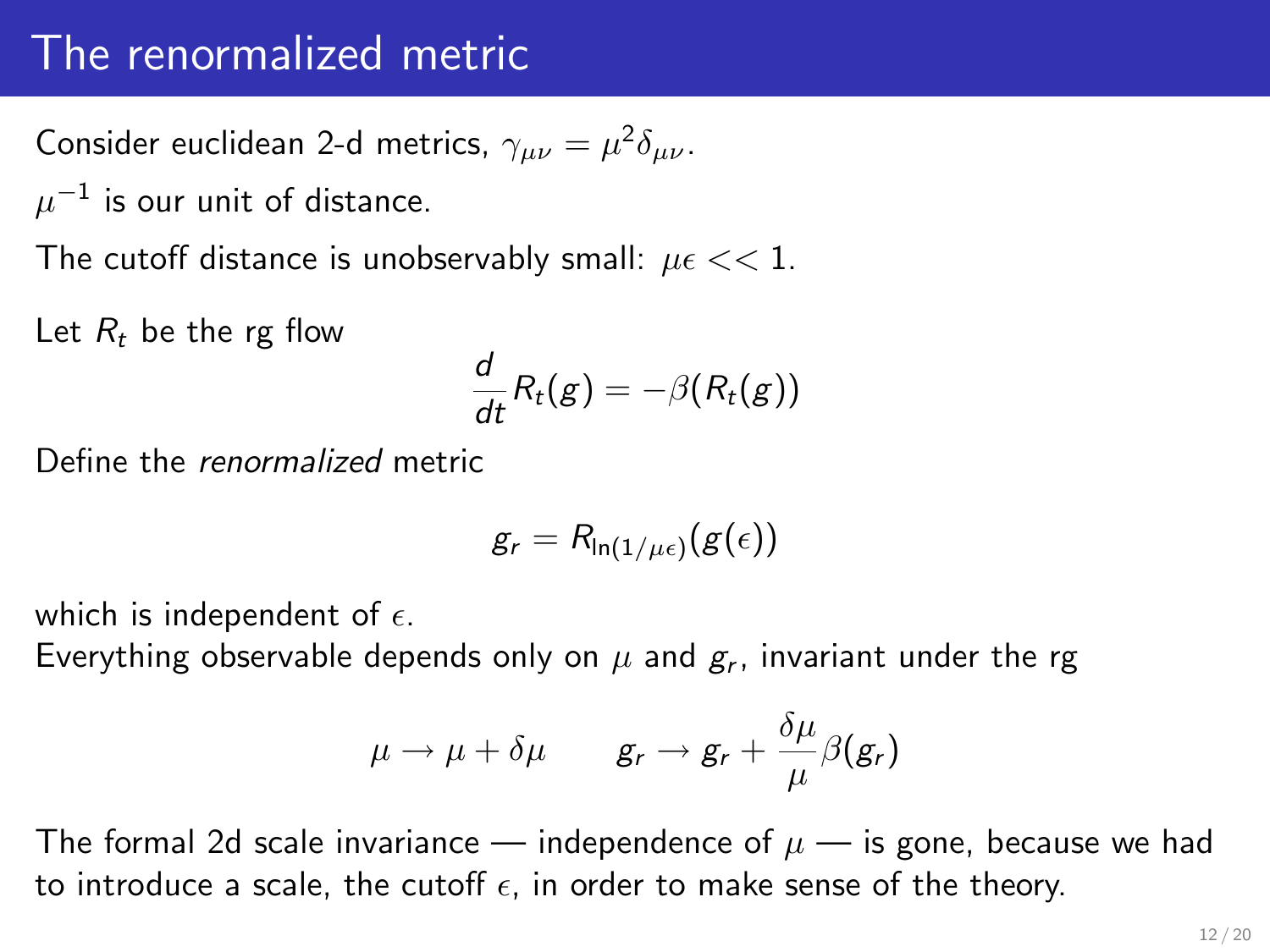#### The Ricci flow from the rg flow

The rg flow

$$
\frac{d}{dt}\,\left(\frac{1}{\alpha'}{\texttt{g}}\right)=-\mathrm{Ricci}({\texttt{g}})+O(\alpha')
$$

does not become the Ricci flow in the limit  $\alpha' \rightarrow 0$ .

We have to re-scale the rg "time" to  $s = \alpha' t$  to get

$$
\frac{d}{ds} g = -\text{Ricci}(g) + O(\alpha')
$$

A solution of this re-scaled rg equation is of the form

$$
\tilde{g}(s) + \sum_{n=1}^{\infty} \alpha'^n \Delta \tilde{g}^n(s)
$$

where  $\tilde{g}(s)$  is a Ricci flow and  $\Delta \tilde{g}^n(0)=0.$  Then the perturbative solution of the rg equation would be

$$
\frac{1}{\alpha'}\tilde{g}_{ij}(0)+t\tilde{g}_{ij}'(0)+\alpha'\left[\frac{1}{2}t^2(\tilde{g}_{ij}''(0)+t(\Delta\tilde{g}_{ij}^1)'(0)\right]+\cdots
$$

At each order in  $\alpha'$  the rg flow is polynomial in t.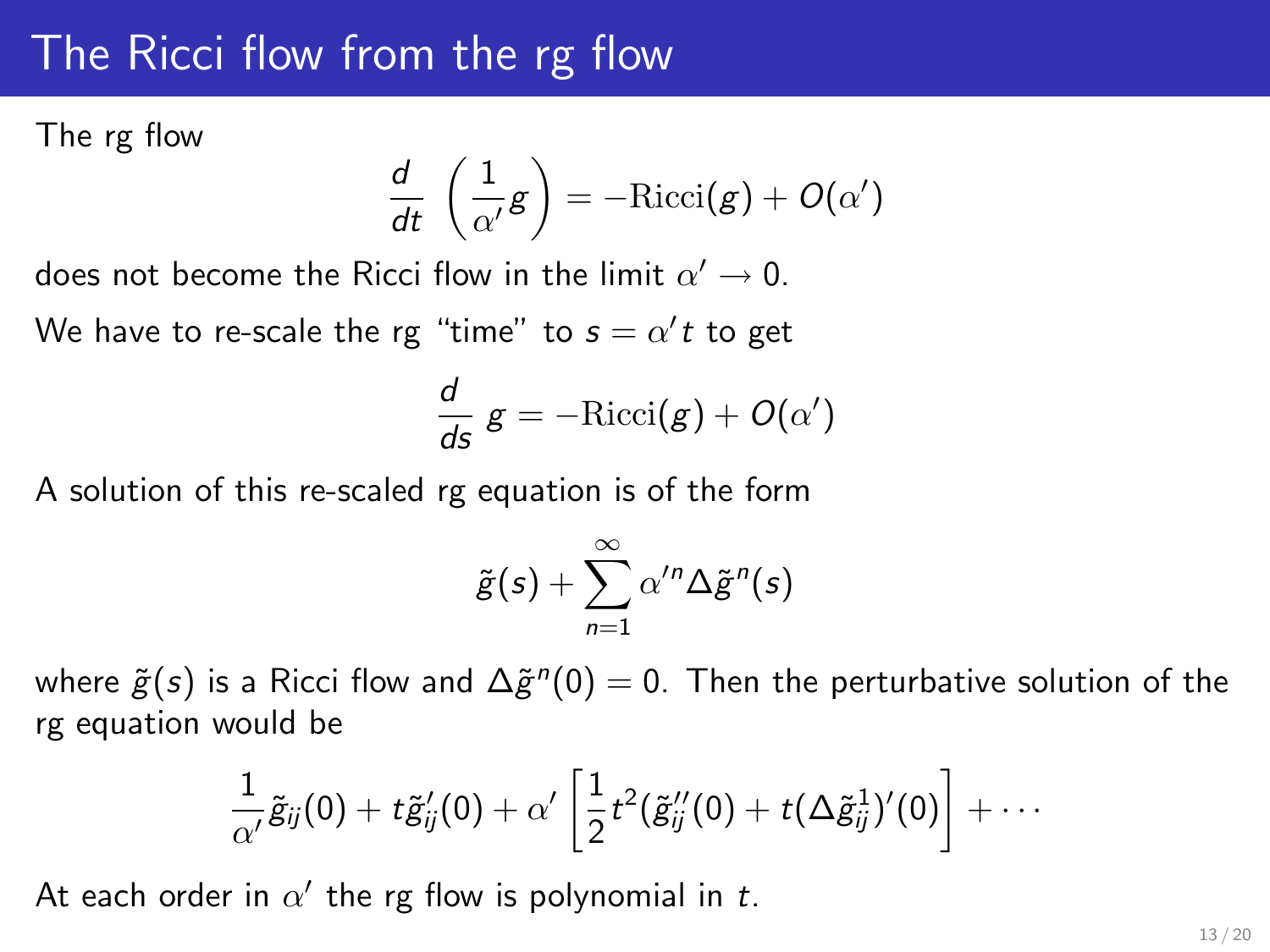#### Perturbation theory

For  $\alpha' \sim 0$ , the measure is dominated by the constant maps  $\phi(x) = \phi_0 \in M$ . Around each  $\phi_0 \in M$ , choose coordinates  $\phi^i$  in  $\mathcal{T}_{\phi_0}M$ :

$$
\phi^i(\phi_0) = \phi_0^i
$$
  $\phi^i(\phi(x)) = \phi_0^i + \pi^i(x)$ 

The integral is now over the constants  $\phi_0 \in M$  and the fluctuations  $\pi^i(x)$ 

$$
S(\phi) = S(\phi_0; \pi) = \int_{\Sigma} \mathrm{dvol}_{\gamma}(x) \frac{1}{\alpha'} g_{ij}(\phi_0 + \pi(x)) \partial^{\mu} \pi^{i}(x) \partial_{\mu} \pi^{j}(x)
$$

$$
\int \mathcal{D}\phi \ e^{-S(\phi)}(\cdots) = \int_{M} \mathrm{dvol}_{g}(\phi_0) \int_{V} \mathcal{D}\pi \ e^{-S(\phi_0; \pi)}(\cdots)
$$

V is the vector space of maps  $\pi : \Sigma \to T_{\phi_0}M$  (modulo the constant maps). The integral over  $V$  is very close to a gaussian integral:

$$
\tilde{\pi}^i(x) = (\alpha')^{-1/2} \pi^i(x)
$$
  

$$
S(\phi_0, \pi) = \int\limits_{\Sigma} \mathrm{dvol}_{\gamma}(x) g_{ij}(\phi_0) \, \partial^{\mu} \tilde{\pi}^i(x) \, \partial_{\mu} \tilde{\pi}^j(x) + O((\alpha')^{1/2})
$$

The Feynman diagrams organize the perturbative calculation of nearly gaussian integrals on vector spaces.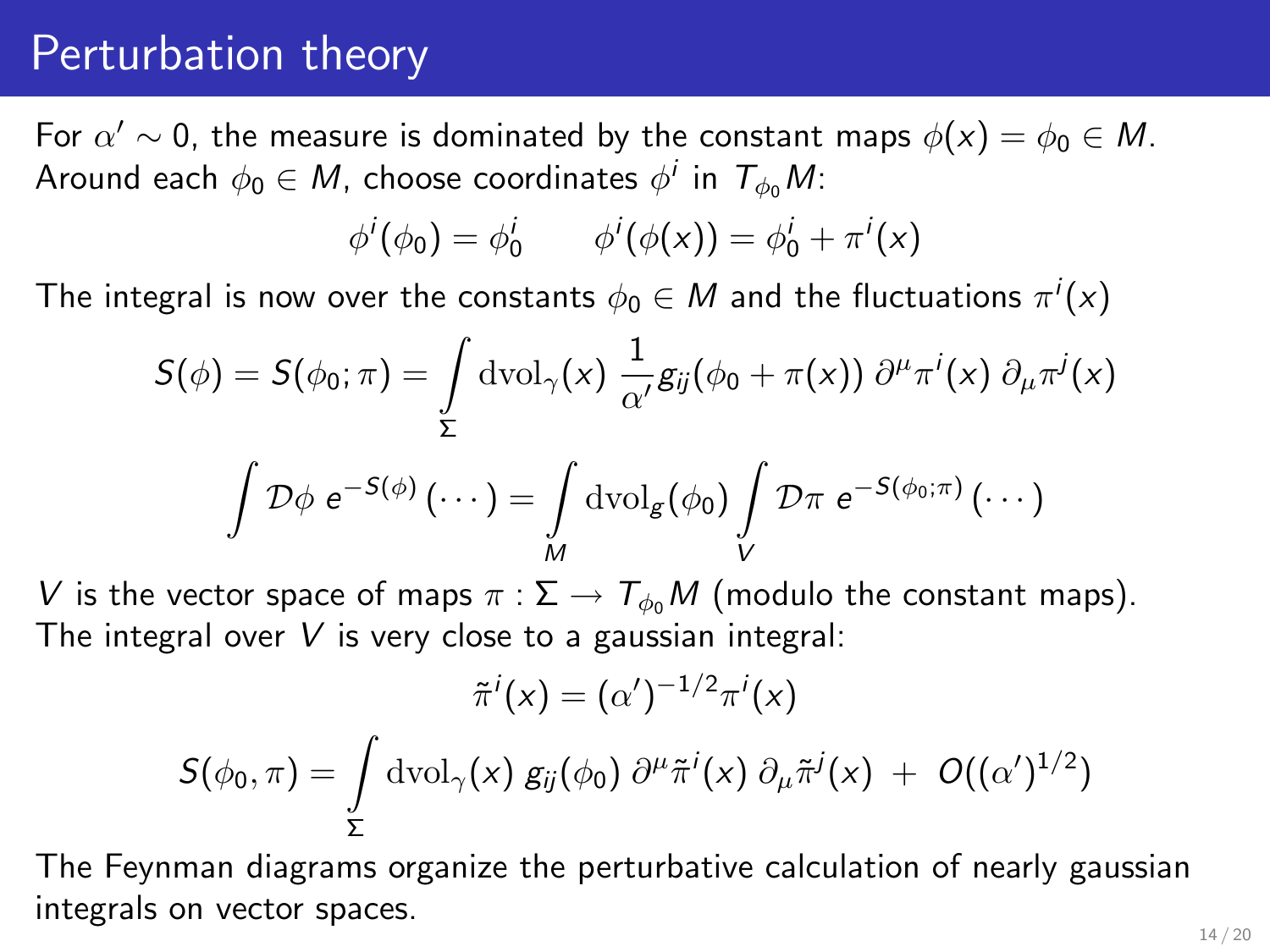Approximate the integration space V by the subspace  $V_{t_0}$  on which

$$
-\nabla^{\mu}\partial_{\mu} = \Delta < e^{-2t_0} \qquad t_0 \ll 0 \qquad e^{t_0} \ll 1
$$

We would like to take the limit  $t_0 \rightarrow -\infty$ . Label the metric  $g_{t_0}.$  The regularized (cutoff) measure is

$$
\int d\rho_{t_0}(\gamma, g_{t_0};\phi) \,(\cdots)=\int\limits_{M} \mathrm{dvol}_{g_{t_0}}(\phi_0) \int\limits_{V_{t_0}} \mathcal{D} \pi_0 \,\, e^{-S(g_{t_0}, \phi_0; \pi_0)} \,(\cdots)
$$

The integration space  $V_{t_0}$  is finite dimensional if  $\Sigma$  is compact. If  $\Sigma=\mathbb{R}^2$  then  $V_{t_0}$  is still infinite dimensional. This is the *infrared* problem. We won't actually have to face it.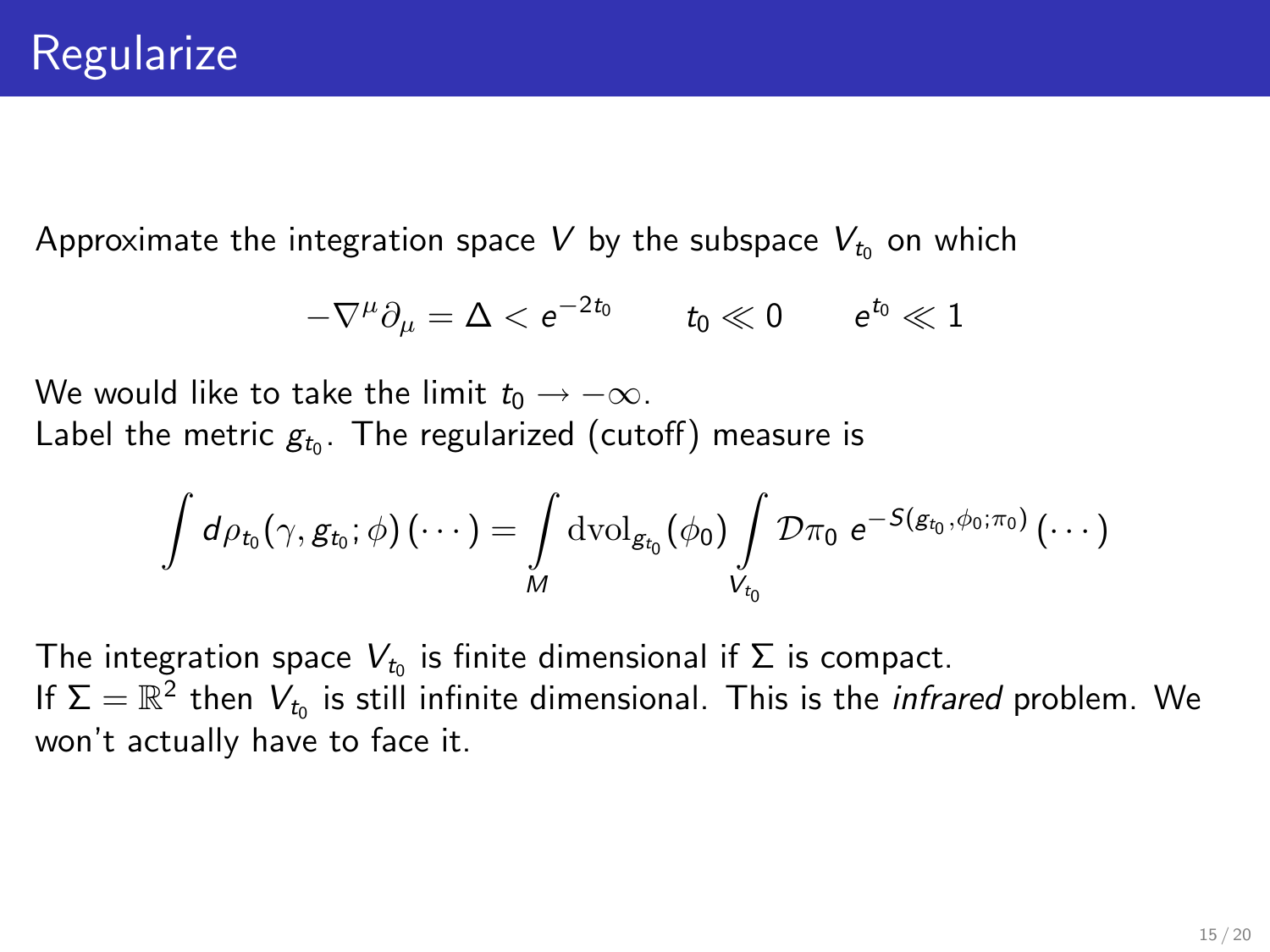#### Renormalize

Take  $\delta > 0$  very small. Let  $V_{t_0,t_0+\delta}$  be the subspace of short-distance fluctuations

$$
e^{-2(t_0+\delta)}<\Delta
$$

The integration space decomposes:  $V_{t_0} = V_{t_0+\delta} \oplus V_{t_0,t_0+\delta}$ 

$$
\pi_0(x) = \pi(x) + \pi'(x) \qquad \pi_0 \in V_{t_0} \quad \pi \in V_{t_0 + \delta} \quad \pi' \in V_{t_0, t_0 + \delta}
$$

We can integrate out the the short-distance fluctuations as long as the functions being integrated depend only on the  $\pi \in V_{t_0+\delta}$ . (We only take measurements at 2d distances larger than  $e^{t_0}$ .)

$$
\begin{array}{lcl} \displaystyle \int\limits_{V_{t_0}} \mathcal{D} \pi_0 \; e^{-S(g_{t_0}, \phi_0; \pi_0)} \left( \cdots \right) & = & \displaystyle \int\limits_{V_{t_0 + \delta}} \mathcal{D} \pi \int\limits_{V_{t_0, t_0 + \delta}} \mathcal{D} \pi' \; e^{-S(g_{t_0}, \phi_0; \pi + \pi')} \left( \cdots \right) \\ \\ & = & \displaystyle \int\limits_{V_{t_0 + \delta}} \mathcal{D} \pi \; e^{-S'(g_{t_0}, \phi_0; \pi)} \left( \cdots \right) \end{array}
$$

where

$$
e^{-S'(g_{t_0},\phi_0;\pi)}=\int\limits_{V_{t_0,t_0+\delta}} \mathcal{D}\pi' \ e^{-S(g_{t_0},\phi_0;\pi+\pi')}
$$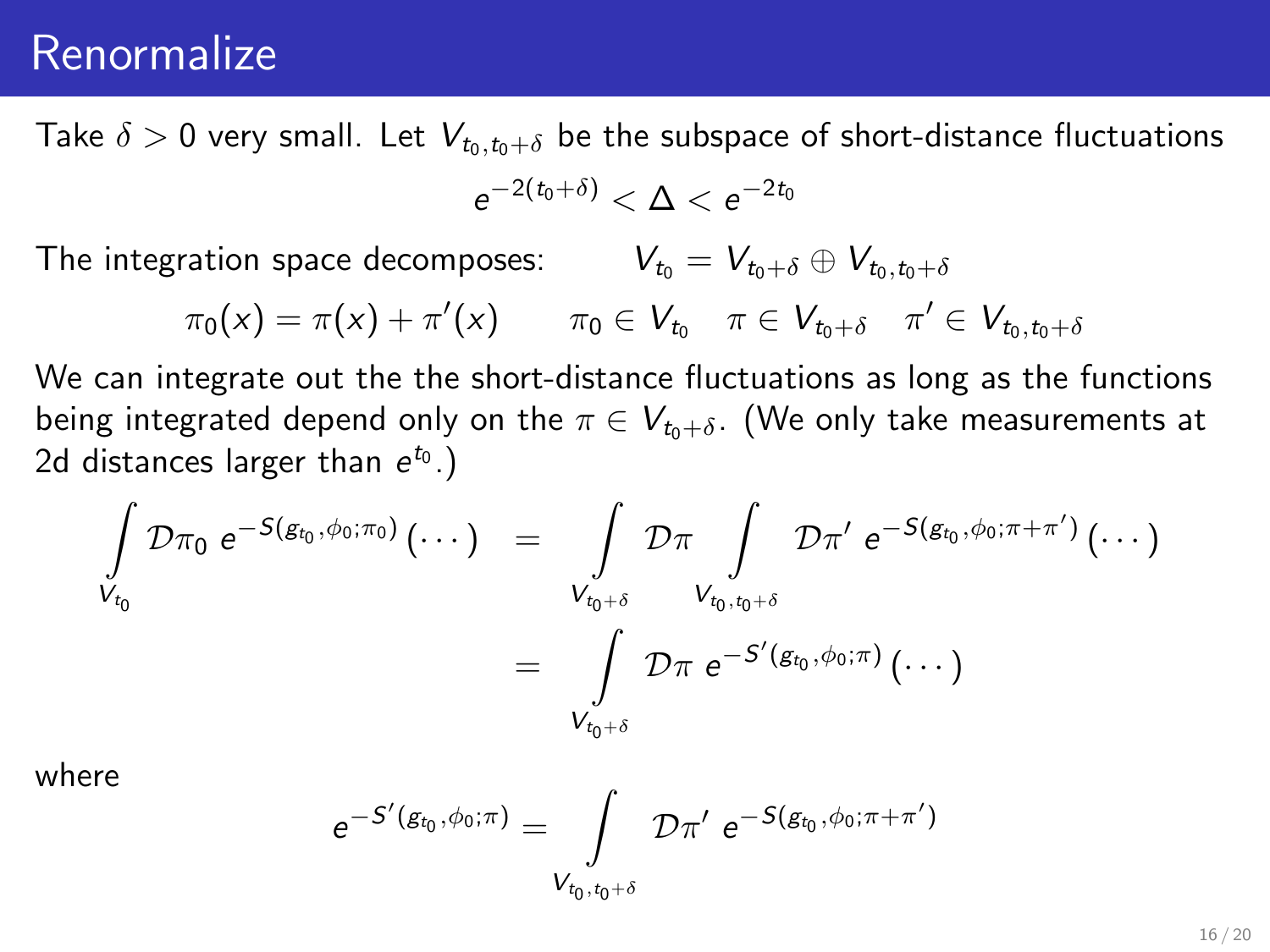Next, we argue that the new action takes the same form as the old

$$
S'(g_{t_0},\phi_0;\pi)=S(g_{t_0+\delta},\phi_0;\pi)+O(e^{t_0})
$$

for some slightly changed metric on M

$$
g_{t_0+\delta}=g_{t_0}-\delta\cdot\beta(g_{t_0})
$$

 $g_{t_0+\delta}$  is calculated in the form of a Taylor series around  $\phi_0 \in M$ . We do this for each  $\phi_0$ . Then we show that the resulting Taylor series all come from a single metric  $g_{t_0+\delta}$  on M. This means that we need only calculate explicitly the leading term in the Taylor series.

So we have

$$
\int\limits_{M} d\phi_0 \int\limits_{V_{t_0}} \mathcal{D} \pi_0 \ e^{-S(g_{t_0}, \phi_0; \pi_0)} \left( \cdots \right) = \int\limits_{M} d\phi_0 \int\limits_{V_{t_0 + \delta}} \mathcal{D} \pi \ e^{-S(g_{t_0 + \delta}, \phi_0; \pi)} \left( \cdots \right)
$$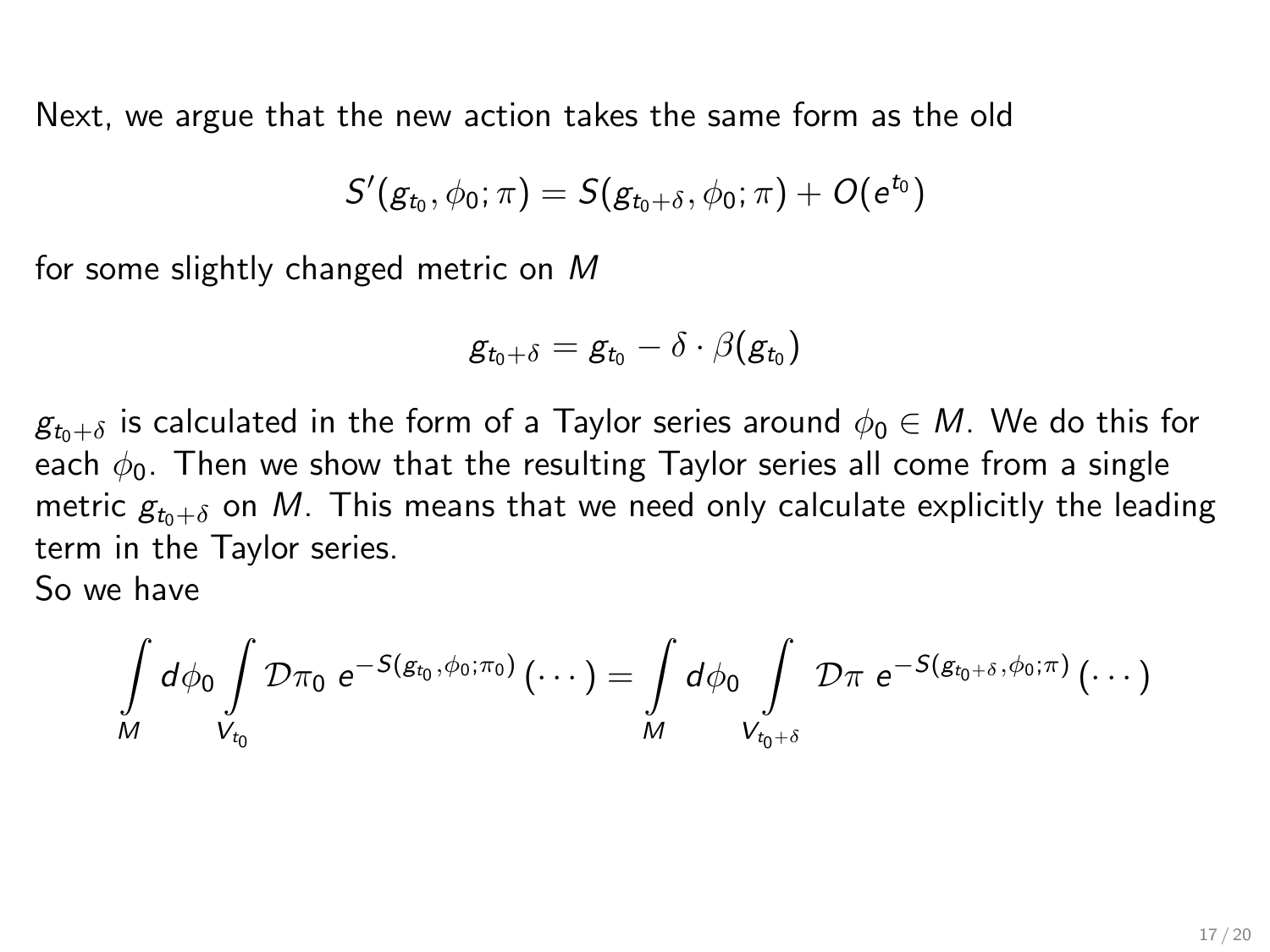- $\Delta \approx e^{-2t_0} \gg 1$  so  $\Sigma$  might as well be euclidean  $\mathbb{R}^2$
- The integrating out can be done effectively, order by order in  $\alpha'$ , as a sum of Feynman diagrams, each a bounded integral of a bounded function.
- $\beta(g_{t_0})$  depends only on  $g_{t_0}$ , not on  $\Sigma$  or  $\gamma_{\mu\nu}$  (since  $e^{2t_0}\Delta\approx 1$ ).
- The new metric  $g_{t_0+\delta}$  is constructed covariantly wrt Diff (M), so  $\beta(g)$  is a covariant function of  $g$ . Choosing natural coordinate systems on M gives the perturbation series for  $\beta(g)$  manifestly in terms of the curvature tensor and its covariant derivatives.
- $\Theta$   $\beta(g)$  does not depend on any of the arbitrary choices, such as coordinate systems or method of regularization, up to equivalence under  $Diff(M)$ . Changing these can only change  $\beta$  by a vertical vector field.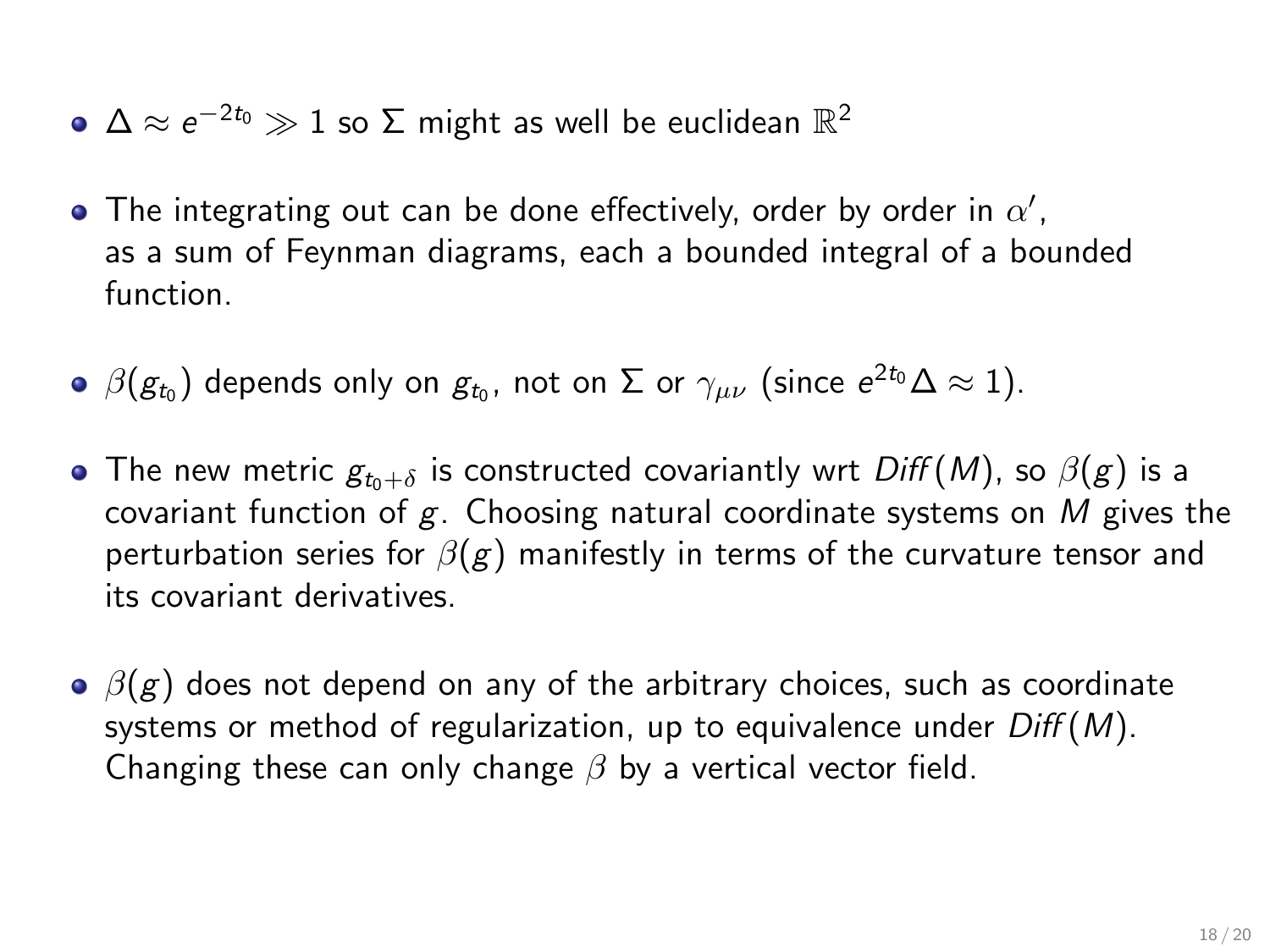# Construction of QFTs

Perturbatively, the rg flow is polynomial in time, at each order in  $\alpha'$ , so we can run the rg back to time  $-\infty$ , so we can remove the cutoff and construct continuum correlation functioins.

But we want to construct honest QFTs, not just perturbative ones. We need flows that exist for  $t \to -\infty$  and we need control over the behavior as  $t \to -\infty$ .

The only obvious way to find rg trajectories that go to  $\alpha'=0$  as  $t\to -\infty.$ 

There are fixed points  $\frac{1}{\alpha'} g_{ij}$  at  $\alpha' = 0$  for

$$
R_{ij} - \lambda g_{ij} = (\mathcal{L}_v g)_{ij} = \nabla_i v_j + \nabla_j v_i
$$

for some vector field v on M. The rhs expresses the fact that  $\beta_{ii}$  is defined only up to infinitesimal diffeomorphisms of  $M$ , that the rg flow actually acts on the space of metrics modulo  $Diff(M)$ .

For  $\lambda > 0$ , the  $\alpha'$ -direction is unstable, so there is at least one rg trajectory that can be run backwards forever.

For  $\lambda = 0$ , the same is true because of the  $O(\alpha'R^2)$  term in  $\beta$ .

For  $\lambda < 0$ , the fixed point is attractive in the  $\alpha'$  direction. These describe limits of the RG flow as  $t \rightarrow +\infty$ . 19 / 20